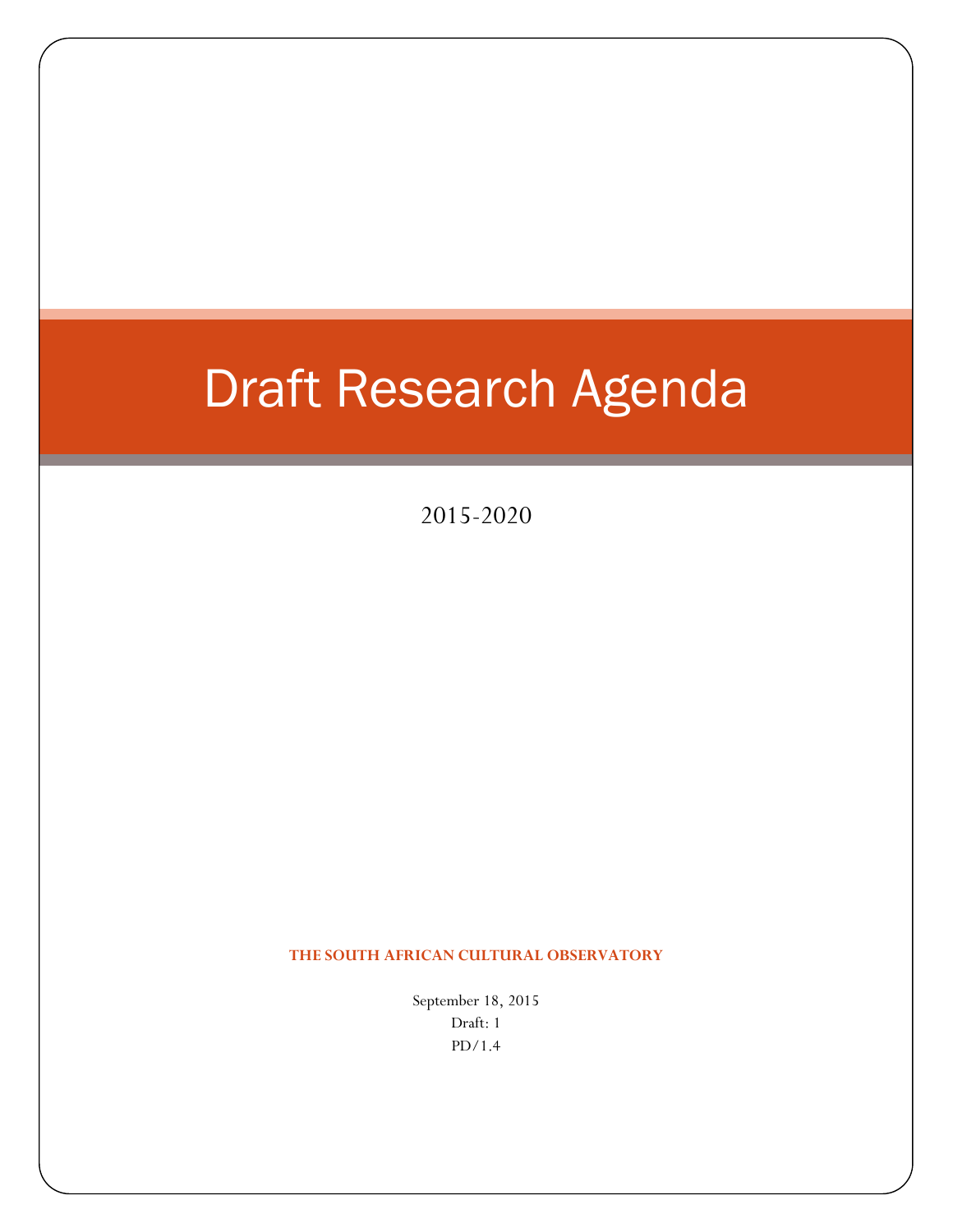# Draft Research Agenda

# 2015-2020

# Purpose

This document serves as a discussion document for determining the nature and scope of the proposed Research Agenda for the cultural and creative industries of South Africa. As such it aims to:

- define research requirements;
- define individual research agenda items required to address the research needs of the industry; and
- determine the alignment of proposed research agenda items with strategic and policy imperatives.

In order to achieve these aims, this document has been structured to provide an overview of the cultural and creative industry, followed by a high-level review of policy and strategic mandates, which in turn is followed by a presentation of the current research requirements and research agenda items. This is followed by an alignment of all research agenda items with relevant strategic and operational imperatives. This document concludes with a summary of actions required to finalize the proposed Research Agenda.

It is important to note that the proposed Research Agenda should be treated as a dynamic and ongoing work inprogress, which will be continuously subjected to review and updating as new data and challenges emerge.

# Background

The "creative economy" looks at the relationship between creativity and economics, leading to a growing understanding of the nature of the relationship between the two and the ability to create wealth and extensive social value. The "Creative economy" covers creative activities/industries from the arts to science and technology. At the heart of the creative economy are the creative industries.

The creative economy could be defined as an evolving concept based on creative assets potentially generating economic growth and development (UNDP 2010):

- It can foster income generation, job creation and expert earnings while promoting social cohesion, cultural diversity and human development;
- It embraces economic, cultural and social aspects interacting with technology, intellectual property and tourism objectives;
- It is a set of knowledge-based economic activities with a development dimension and cross-cutting linkages at macro and micro levels to the overall economy;
- It is a feasible development option calling for innovative, multidisciplinary policy responses and interministerial action.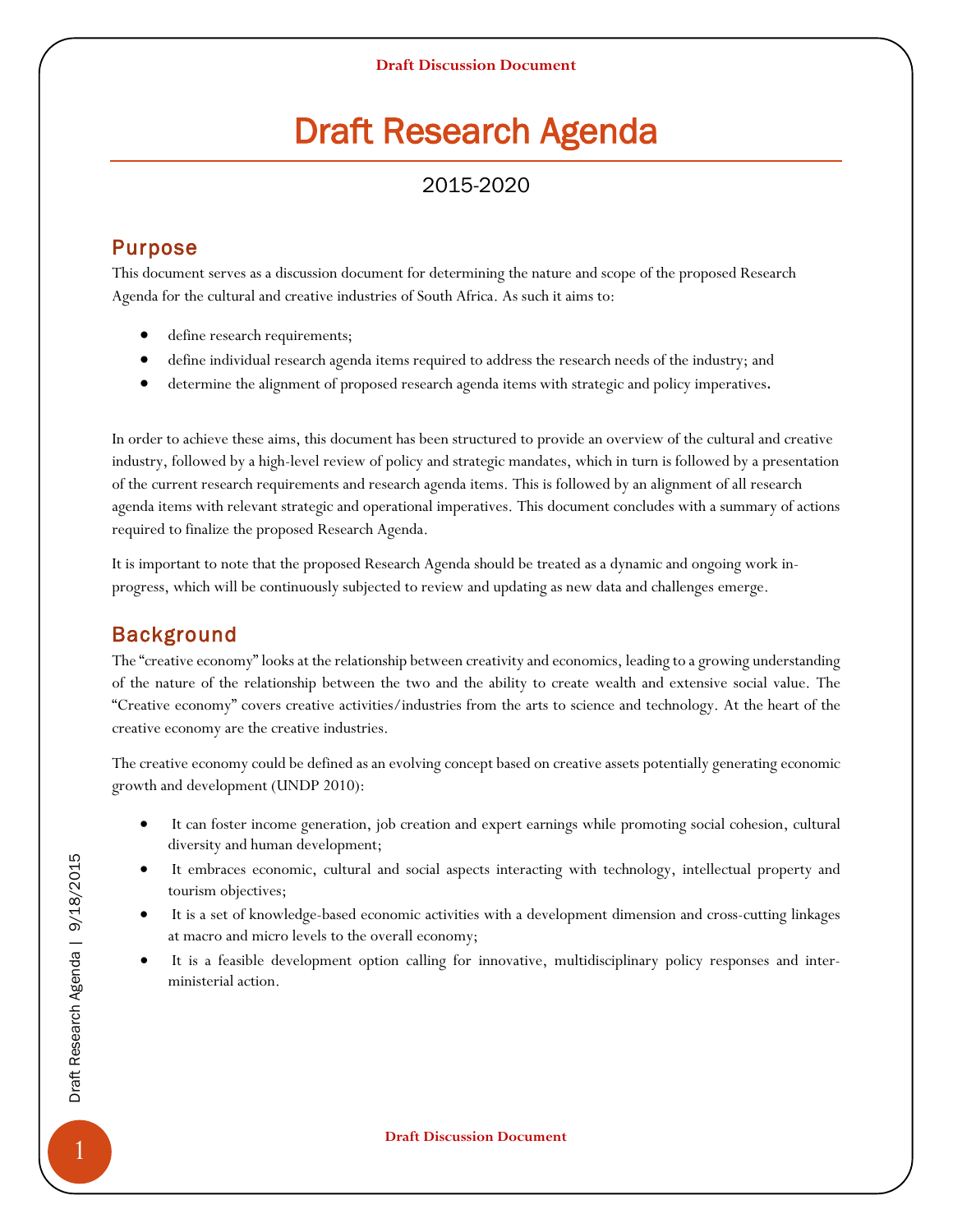

#### *Figure 1: The Concentric Rings Model of the Cultural and Creative Industries (Throsby, 2013)*

The "Creative Industries in South Africa" report (Department of Labour, 2008) sets out a number of recommendations for further research on the economic and social impact of the sector. Firstly, the lack of reliable quantitative data is acknowledged, but they also note that, since there is no hub for the collection of previous research on the creative industries, studies tend to be duplicated and/or not cross-referenced properly. Important functions of the Cultural Observatory would thus be to **develop rigorous data collection methodologies** as well as to provide a central point for the collection and analysis of creative industries research to avoid unnecessary duplication.

Another important point that the report raises is that data collection is expensive and needs to be carefully informed by theory so that it is clear *why* the data is being collected and what it will be used for. The report also makes the point that "There is now an ample body of 'best practice' international examples that can be benchmarked and intelligently copied when deciding on cultural indicators and survey methodology" (Department of Labour, 2008). An important function of the Cultural Observatory would be to **collate such international best practice** and to determine appropriate methods for data collection based on policy-relevant research questions in the South African context.

For example, there has been much work done on the development of **cultural satellite accounts** (CSAs) – an extension of the system of national accounts, already used by most countries to measure GDP, that focus on measuring the economic contribution of the cultural sector. While there is currently no standardised method for generating CSAs, they usually include such key concepts as output, intermediate consumption, value added and employment (UNESCO Framework for Cultural Statistics: Handbook 1, 2009). The development of a set of CSAs for South Africa has already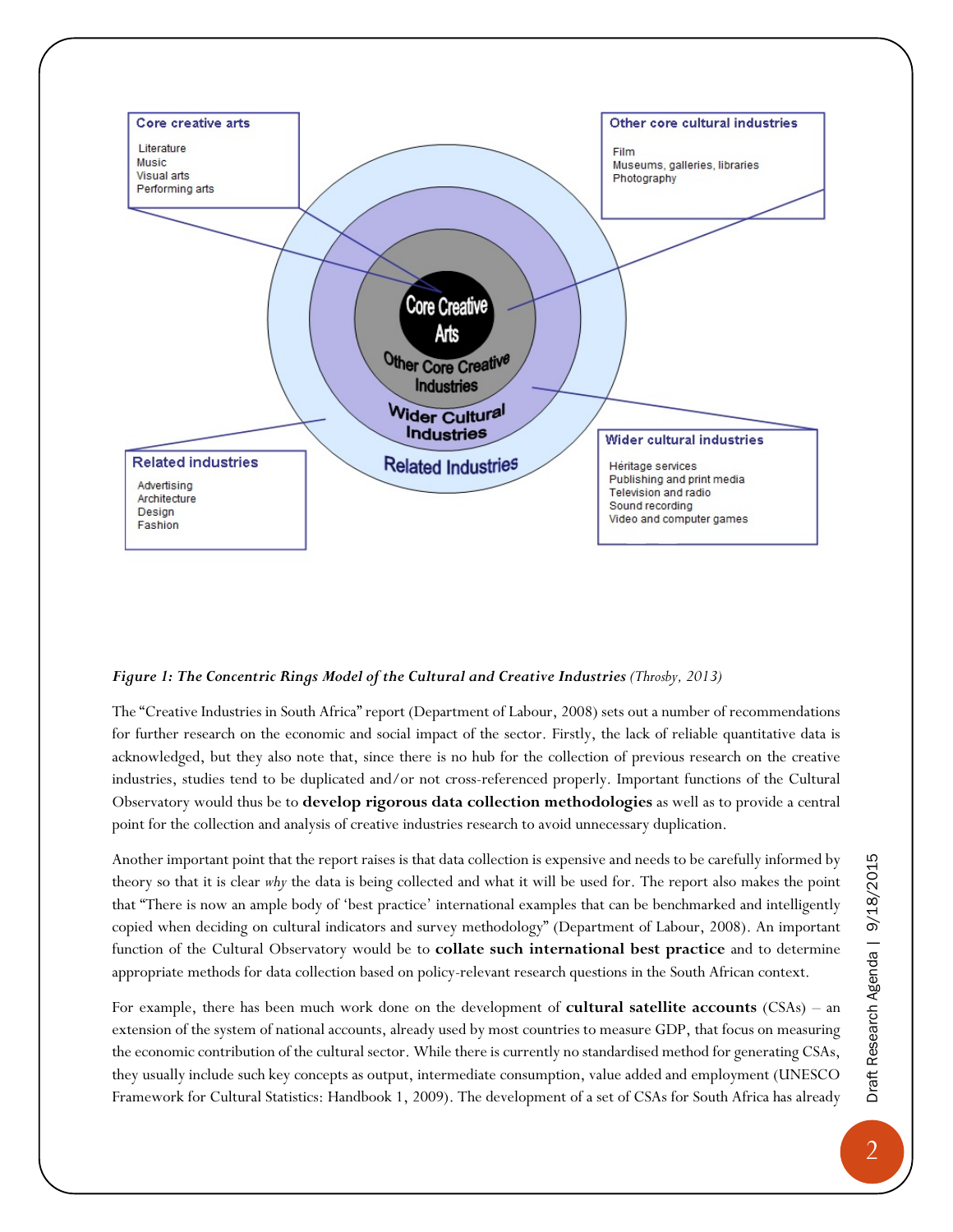been proposed in a recent report on trade on the creative industries (EuropeAid, 2013), and Statistics South Africa has developed tourism and draft ICT satellite accounts. A report on the development of a South African Framework for Cultural Statistics has already been drafted (DAC, 2014). A research focus of the Cultural Observatory could thus be an exploration of how to work with Stats SA to create a set of CSAs for South Africa in line with international best practice.

### The Culture Cycle

There are a number of possible frameworks for the establishment of a research agenda. One is the "Culture cycle" described in the UNESCO Framework for Cultural Statistics (2009) as follows:

- 1. **Creation:** the originating and authoring of ideas and content (e.g. sculptors, writers, design companies) and the making of one-off production (e.g. crafts, fine arts).
- 2. **Production:** the reproducible cultural forms (e.g. TV programmes), as well as the specialist tools, infrastructure and processes used in their realisation (e.g. the production of musical instruments, the printing of newspapers).
- 3. **Dissemination:** the bringing of generally mass-produced cultural products to consumers and exhibitors (e.g. the wholesale, retail and rental of recorded music and computer games, film distribution). With digital distribution, some goods and services go directly from the creator to the consumer.
- 4. **Exhibition/Reception/Transmission:** refers to the place of consumption and to the provision of live and/or unmediated cultural experiences to audiences by granting or selling access to consume/participate in time-based cultural activities (e.g. festival organisation and production, opera houses, theatres, museums). Transmission relates to the transfer of knowledge and skills that may not involve any commercial transaction and which often occurs in informal settings. It includes the transmitting of intangible cultural heritage from generation to generation.
- 5. **Consumption/Participation:** the activities of audiences and participants in consuming cultural products and taking part in cultural activities and experiences (e.g. book reading, dancing, participating in carnivals, listening to radio, visiting galleries).

**Draft Discussion Document**<br> **But the Search Agenda | 9/18/2016**<br> **Draft Discussion Document**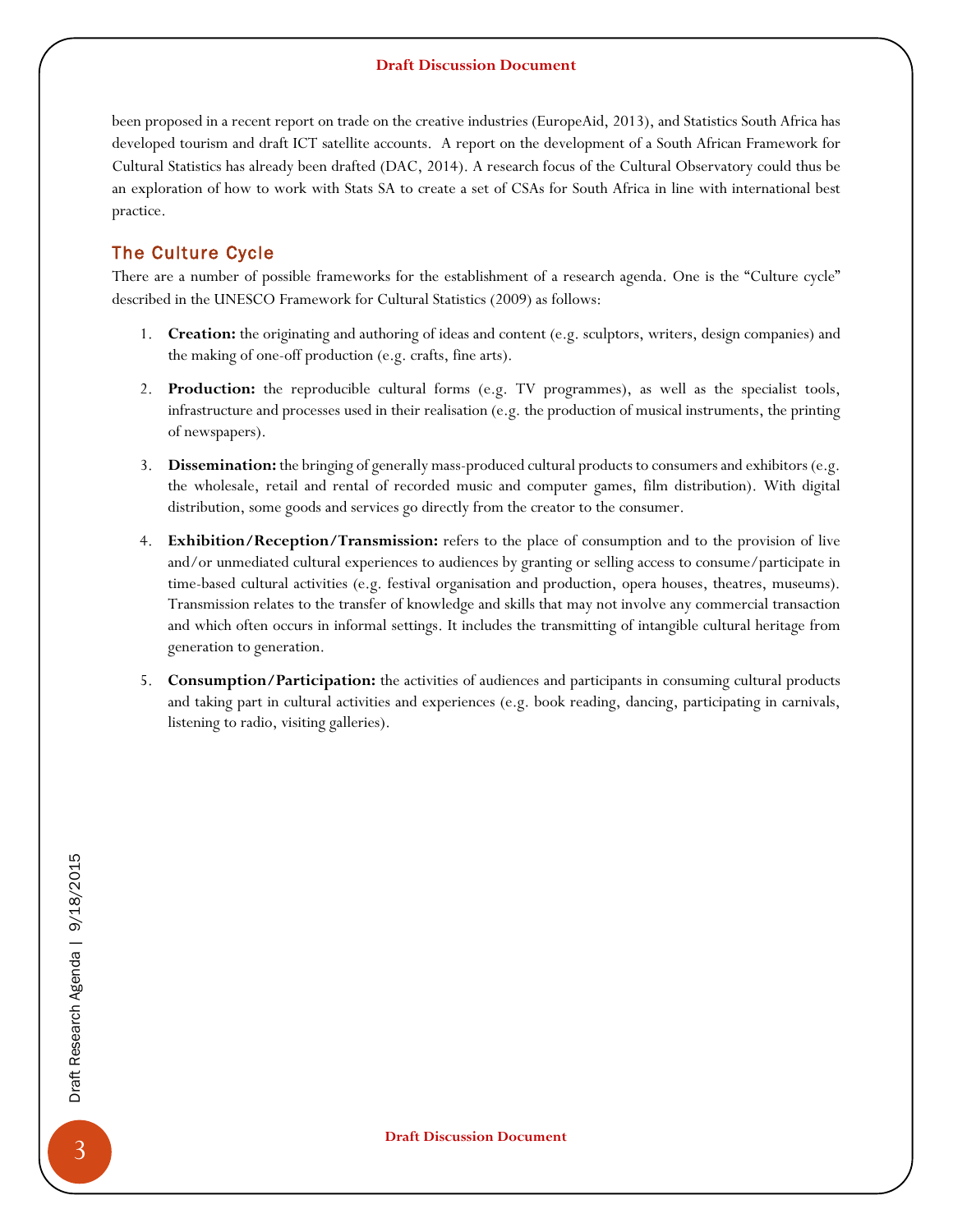

#### *Figure 2: The Culture cycle*

#### Policy Imperatives

The **Draft Revised White Paper** on Arts and Culture (RWP) (2014) seeks to achieve a set of fifteen outcomes; namely:

- A policy and legislative environment that ensures effective transformation, organisation, development, coordination, management and delivery of ACH;
- The existence of high quality, well-maintained and accessible infrastructure that supports the Cultural and Creative Industries;
- The Cultural and Creative Industries holistically supported in all activities of the ACH Value Chain;
- The existence of appropriate, streamlined institutional arrangements and structures designed for effective and efficient delivery of services, programmes and projects;
- An increased number of suitably skilled and qualified Cultural and Creative Industries practitioners that meet the human resource and capacity needs of the sector, and are active participants in socio-economic development;
- The Cultural and Creative Industries transformed in terms of demographic representation and involvement at all levels of the Value Chain of ACH activities and the approach to delivering ACH to all;
- The Cultural and Creative Industries actively contributes to the creation of decent work and economic growth;
- Tangible and visibly higher levels of inclusion, social cohesion, social justice and social solidarity;
- Tangible and visibly higher levels of active citizenship and citizen responsibility;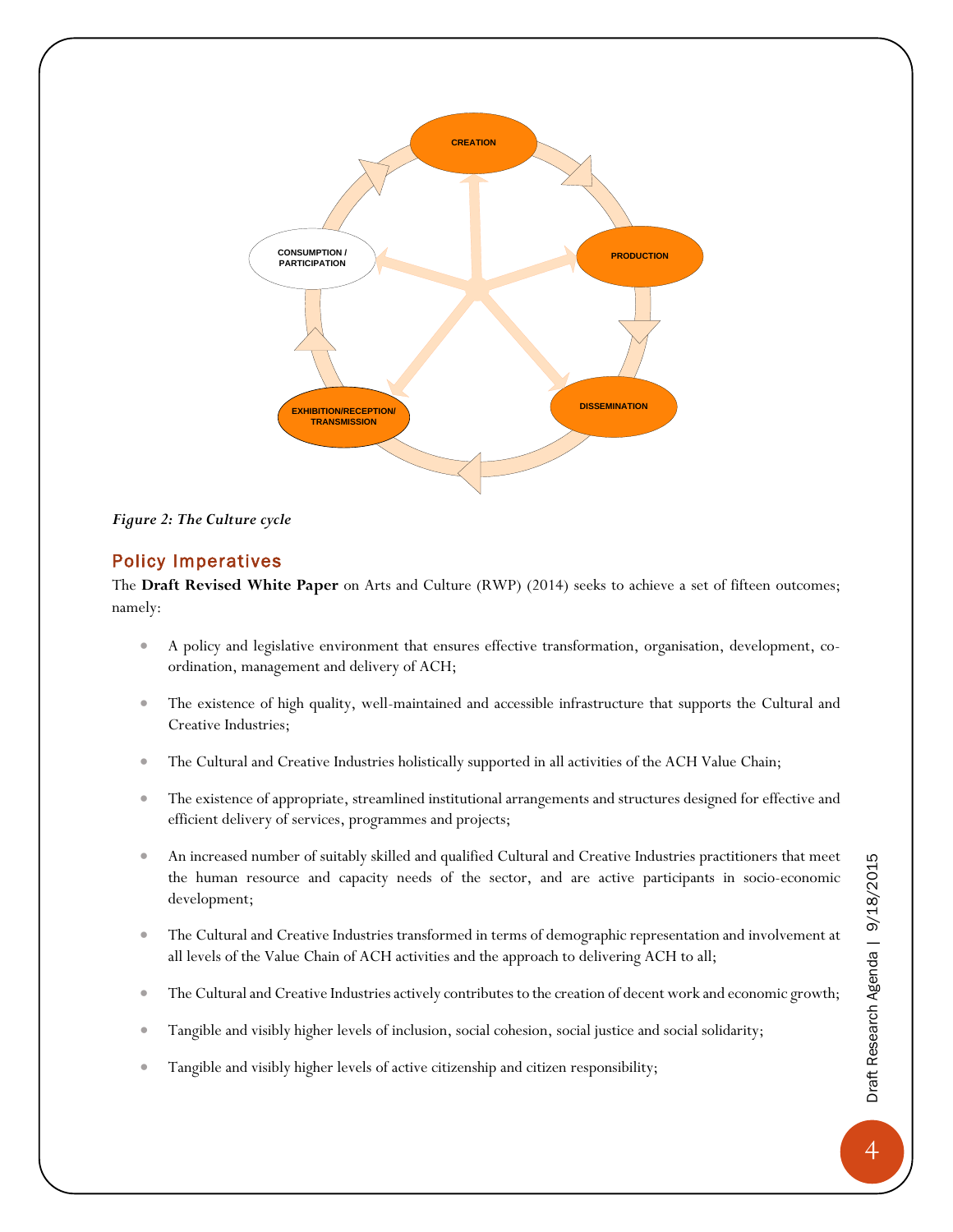- Tangible and visible alignment of work between government and all Cultural and Creative Industries roleplayers, based on a common understanding and approach;
- Enhanced co-operative governance between DAC, provincial and local government structures and government departments that have an impact on the delivery of ACH;
- ACH promoted, protected and preserved whilst increasing access to, and participation by all;
- Increased delivery of ACH in rural areas;
- Tangible and visibly increased levels of moral regeneration and national consciousness; and
- Support and enhance the international competitiveness of South Africa's Cultural and Creative Industries.

#### **Cultural Domains as classified by the UNESCO Framework for Cultural Statistics (2009)**

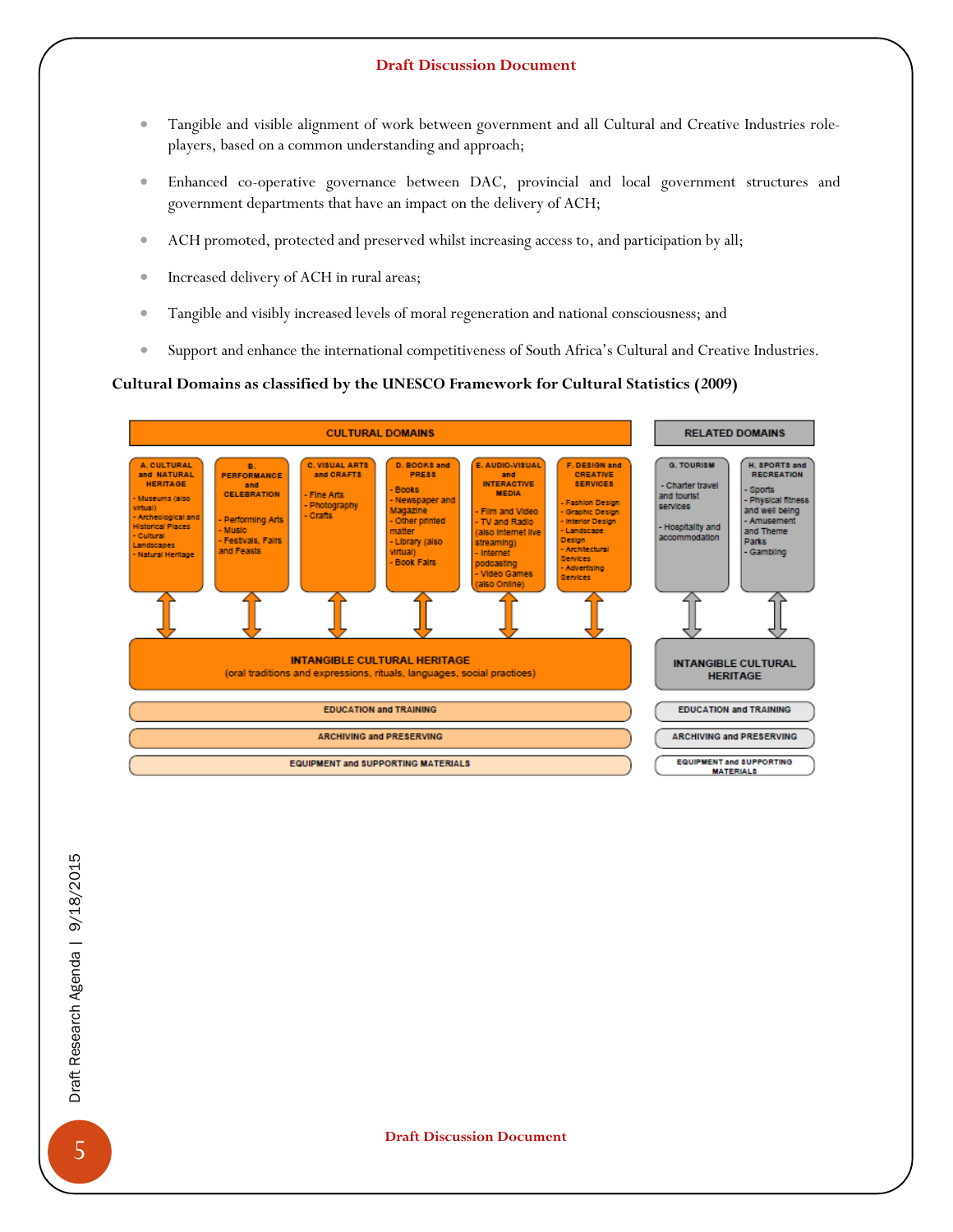### Alignment between the Research Agenda and the DAC Strategic Plan 2015/16 – 2019/20

The DAC contributes to national policy agenda in a number of ways. These include general policies, such as the NDP and IPAP, and also the specific outcomes of the Medium Term Strategic Framework (MTSF). In particular, DAC leads on MTSF Outcome 14, which relates to the development of "a diverse, socially cohesive society with a common national identity". To this end, Social Cohesion Development Indicators have been developed using data from the Development Indicators Report and SA Social Attitudes Survey. More than any other sector, Arts, Culture and Heritage (ACH) play a vital role in the development of social cohesion, giving DAC a comparative advantage in this sector. The research agenda of the Cultural Observatory needs to take this into account.

#### **Other MTSF outcomes to which DAC contributes are:**

- o Outcome 1: Quality basic education (ACH curriculum development)
- o Outcome 4: Decent employment through inclusive growth (CCI growth; Mzanzi Golden Economy; labour absorbing sectors – craft & music)
- o Outcome 5: A skilled and capable workforce to support an inclusive growth path (skills development through bursaries and programmes to increase employment in CCI and Culture, Arts, Tourism, Hospitality & Sports Sectoral Education and Training Authority CATHSETA; planned establishment of the National Cultural Industries Skills Academy of South Africa (NaCISA).
- o Outcome 7: Vibrant, equitable and sustainable rural communities contributing towards food security for all (establishment of community libraries and Community Arts Centres (CACs) development of CCIs in rural communities)
- o Outcome 11: Create a better SA and contribute to a better Africa and world (Cultural diplomacy ; cultural agreements, international cooperation & African Continental Cultural Seasons; multilateral engagements with BRICS)

While contribution to all these outcomes may be beyond the initial scope of the 5-year research agenda of the Cultural Observatory, they can be used as a guide to prioritise research areas, and to produce evidence-based and policy relevant research that feeds into these outcomes.

#### **The DAC Strategic Plan (2014) identified five priorities:**

1. An enabling policy, legislative and regulatory environment: Coherent policies that guide directional planning towards the transformation of the ACH Sector, resulting in sustainable livelihoods and social cohesion;

2. Inclusive economic development: An ACH Sector that is dynamic and efficient, and fosters inclusive growth;

3. Nation building and social cohesion programmes: The implementation of programmes that promote nation building and social cohesion;

4. Radical economic transformation: The alignment of policies and programmes with transformative outcomes;

5. Effective governance and implementation institutions: The alignment of structures, authorities and systems with goals and objectives towards the implementation of the department's mandate.

For each priority, the DAC Strategic Plan identifies challenges and policy priorities. The table below presents some ideas for the shaping of a 5 year research agenda for the Cultural Observatory, linking them to the MTSF outcomes that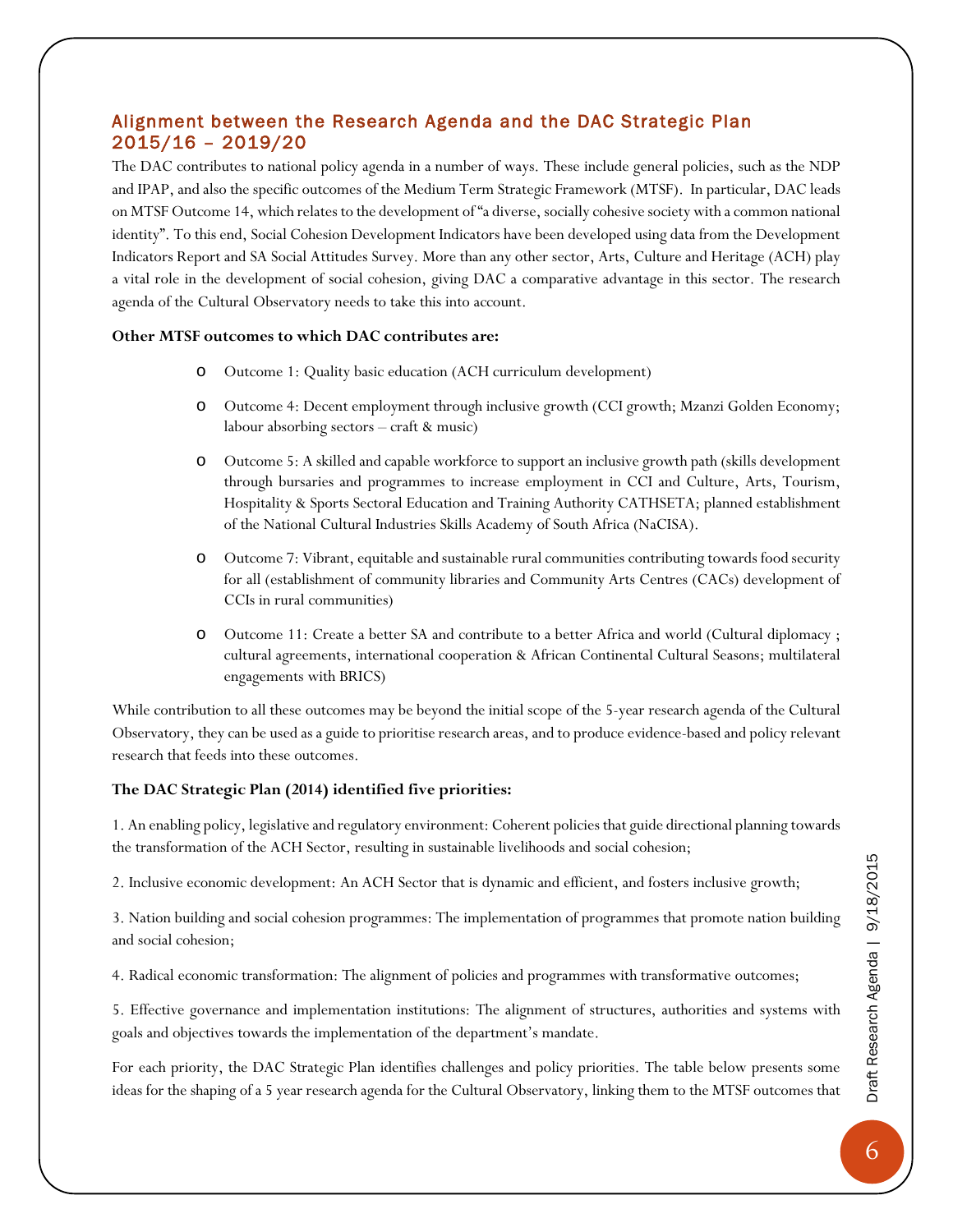DAC contributes to, and to the priorities identified in the DAC Strategic Plan. They are also aligned with the draft Revised White Paper on Arts and Culture.

#### **Sector Specific Studies**

**IPAP** identifies certain CCI sectors as "Cluster 2" – sectors that will receive scaled-up and broadened interventions because of their labour absorption capacity, and/or because South Africa has a comparative advantage in these sectors already, which can be used to drive growth and development. The **Election Manifesto** also identifies some CCI sectors for special investment. They include the craft sector (particularly important in rural development). the music sector, film, books and publishing. Within the broader research agenda, domain specific studies on such strategic sectors, across the whole culture cycle, would also be possible (and would be particularly suitable for the more focused projects of Masters and PhD students).

# Research Agenda

The table below defines the proposed Research Agenda which contains 31 agenda items.

| Ref<br>$\#$ | <b>Research</b><br>Requirement                                                                                                                                                                                                                                                                                                                                                                                                                                                                                                                                                   | <b>Proposed Research</b><br><b>Agenda Item(s)</b>                                                                      | <b>Additional</b><br><b>Information</b>                                                                                                                                                                                                                                                                                                                                                                                                                            | <b>Alignment</b> with<br><b>MTSF</b> and DAC<br><b>Strategic Plan</b><br>priorities                                                                                                                                                                                                                                                                                                                                                                               |
|-------------|----------------------------------------------------------------------------------------------------------------------------------------------------------------------------------------------------------------------------------------------------------------------------------------------------------------------------------------------------------------------------------------------------------------------------------------------------------------------------------------------------------------------------------------------------------------------------------|------------------------------------------------------------------------------------------------------------------------|--------------------------------------------------------------------------------------------------------------------------------------------------------------------------------------------------------------------------------------------------------------------------------------------------------------------------------------------------------------------------------------------------------------------------------------------------------------------|-------------------------------------------------------------------------------------------------------------------------------------------------------------------------------------------------------------------------------------------------------------------------------------------------------------------------------------------------------------------------------------------------------------------------------------------------------------------|
| 1           | Currently databases<br>are scattered across a<br>number of sectors; each<br>containing individual<br>data sets in different<br>degrees of completeness<br>and applicability to the<br>research needs of the<br>sector.<br>This essentially creates a<br>situation where the body<br>of knowledge pertaining<br>to cultural and creative<br>research areas is highly<br>fragmented, incomplete<br>and sometimes<br>duplicated.<br>The research<br>requirement is therefore<br>for the development of<br>an integrated platform<br>where various databases<br>can be consolidated. | 1.1 Develop and host an<br>Interactive Culture and<br>Creative Industries<br><b>Consolidated Database</b><br>Platform. | A range of databases and<br>data sets are located<br>within the public and<br>private sector, including<br>amongst others Art<br>Councils, the National<br>Lottery, the HSRC, the<br>CSIR and the Department<br>of Arts and Culture, Civil<br>Society institutions and<br>private research<br>companies.<br>The creation of an<br>integrated and interactive<br>database should allow for<br>substantial stakeholder,<br>inoputs, engagement and<br>collaboration. | Baseline data are<br>needed for the<br>monitoring and<br>evaluation of all<br>interventions,<br>particularly where<br>quantitative<br>measures are<br>available on the<br>contribution of the<br>CCI as in:<br>MTSF 4: Decent<br>employment through<br>inclusive growth<br>(Mzanzi Golden<br>Economy &<br>Employment in the<br>CCI);<br><b>DAC</b> Strategic<br>plan priority 2:<br>Inclusive economic<br>development<br><b>DAC</b> Strategic<br>plan priority 5: |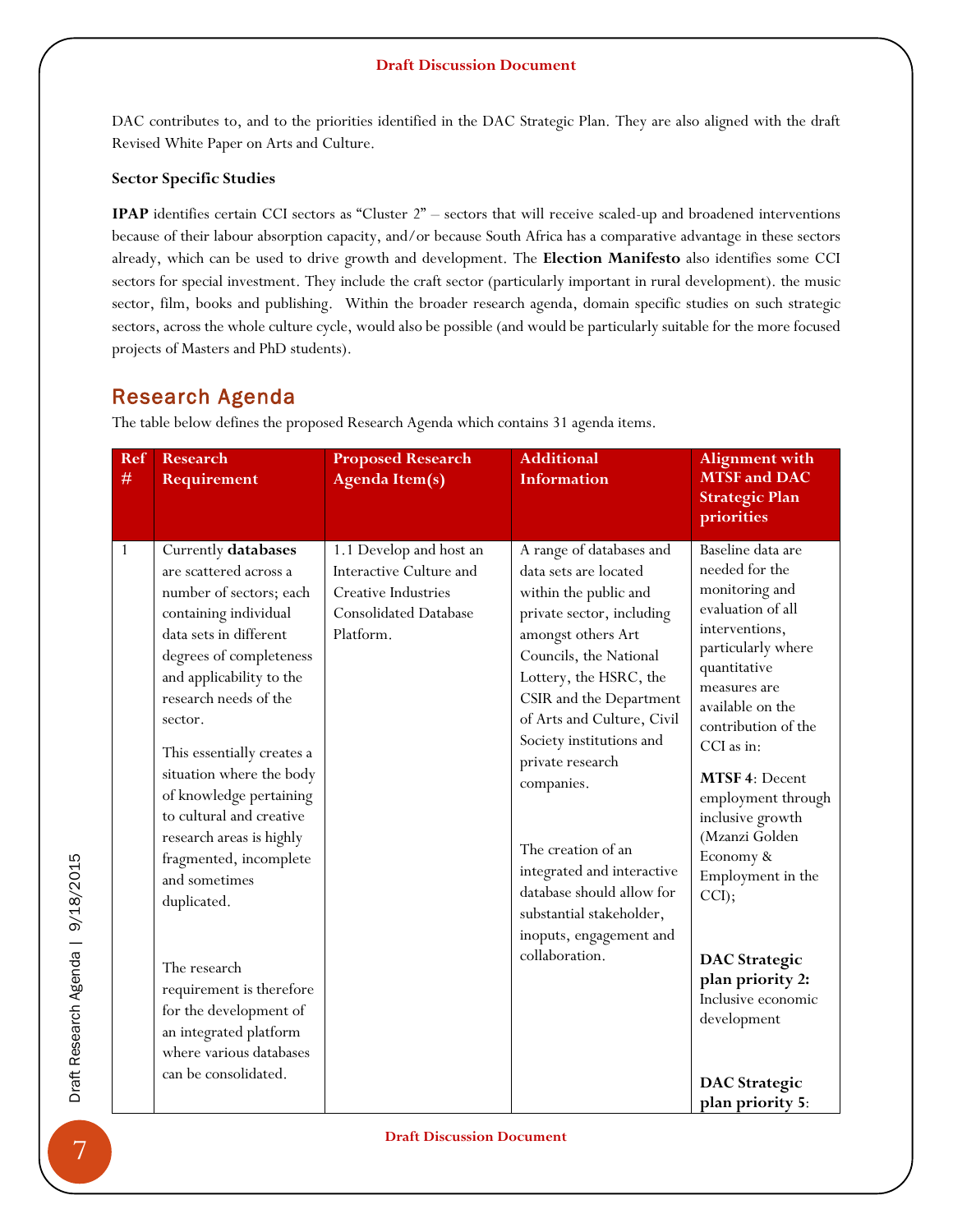| Ref<br>#       | <b>Research</b><br>Requirement                                                                                                                                                                                                                                                                                                                                                                                                                                                                                                                                                           | <b>Proposed Research</b><br><b>Agenda Item(s)</b>                                                                                                                                                                                                                                                                                                                                                                                          | <b>Additional</b><br><b>Information</b>                                                                                                                                                                                                                                                | <b>Alignment with</b><br><b>MTSF</b> and DAC<br><b>Strategic Plan</b><br>priorities                                                                                                                                                                                                                              |
|----------------|------------------------------------------------------------------------------------------------------------------------------------------------------------------------------------------------------------------------------------------------------------------------------------------------------------------------------------------------------------------------------------------------------------------------------------------------------------------------------------------------------------------------------------------------------------------------------------------|--------------------------------------------------------------------------------------------------------------------------------------------------------------------------------------------------------------------------------------------------------------------------------------------------------------------------------------------------------------------------------------------------------------------------------------------|----------------------------------------------------------------------------------------------------------------------------------------------------------------------------------------------------------------------------------------------------------------------------------------|------------------------------------------------------------------------------------------------------------------------------------------------------------------------------------------------------------------------------------------------------------------------------------------------------------------|
|                |                                                                                                                                                                                                                                                                                                                                                                                                                                                                                                                                                                                          |                                                                                                                                                                                                                                                                                                                                                                                                                                            |                                                                                                                                                                                                                                                                                        | Effective governance<br>and implementation<br>institutions                                                                                                                                                                                                                                                       |
| $\overline{2}$ | There appears to be<br>limited accurate data<br>available regarding the<br>span and scope of<br>government<br>spending within the<br>cultural and creative<br>industry sector.<br>Furthermore it would<br>appear that cultural and<br>creative industry<br>products are not<br>accurately and<br>consistently classified<br>in existing product<br>indexes which makes it<br>difficult to accurately<br>determine spending<br>levels within the cultural<br>and creative industry.<br>The research need is<br>therefore to develop an<br>accurate Cultural and<br>Creative product Index | 2.1 Develop a South<br>African Cultural and<br>Creative Industries<br>Product Index (SACCIP).<br>2.2 Develop a Status<br>Report on Levels of<br>Government spending in<br>the Creative and Cultural<br>Sector utilising the<br>proposed South African<br>Cultural and Creative<br>Industries Product Index.<br>2.3 Develop Cultural<br>Satellite Accounts, based<br>on the existing South<br>African Framework for<br>Cultural Statistics. | This research intervention<br>would require substantial<br>interaction and<br>collaboration with both<br>the National Treasury and<br>StatsSA.<br>The research should also<br>focus on both export and<br>import data pertaining to<br>cultural and creative<br>products and services. | MTSF 4: Decent<br>employment through<br>inclusive growth<br>(Mzanzi Golden<br>Economy &<br>Employment in the<br>CCI);<br><b>DAC</b> Strategic<br>plan priority 2:<br>Inclusive economic<br>development<br><b>DAC</b> Strategic<br>plan priority 5:<br>Effective governance<br>and implementation<br>institutions |
|                | which can in turn be<br>used to accurately<br>determine levels of<br>government spending<br>within this economic<br>sector.                                                                                                                                                                                                                                                                                                                                                                                                                                                              |                                                                                                                                                                                                                                                                                                                                                                                                                                            |                                                                                                                                                                                                                                                                                        |                                                                                                                                                                                                                                                                                                                  |
| 3              | Currently limited<br>reliable data exists<br>pertaining to the size,<br>profile, location and<br>contribution levels of<br>both creative industries                                                                                                                                                                                                                                                                                                                                                                                                                                      | 3.1 Determine the size,<br>profile, location and<br>contribution levels of<br>creative industries and<br>audiences to the cultural<br>and creative sector.                                                                                                                                                                                                                                                                                 | From inputs gathered<br>during engagements with<br>DAC it would appear that<br>the biggest need is to<br>obtain data regarding the<br>nature, location and                                                                                                                             | MTSF 14: Social<br>$cohesion -$<br>participation in ACH<br>is about more than<br>just consumption,<br>since it can also be<br>used to develop<br>inter-cultural                                                                                                                                                  |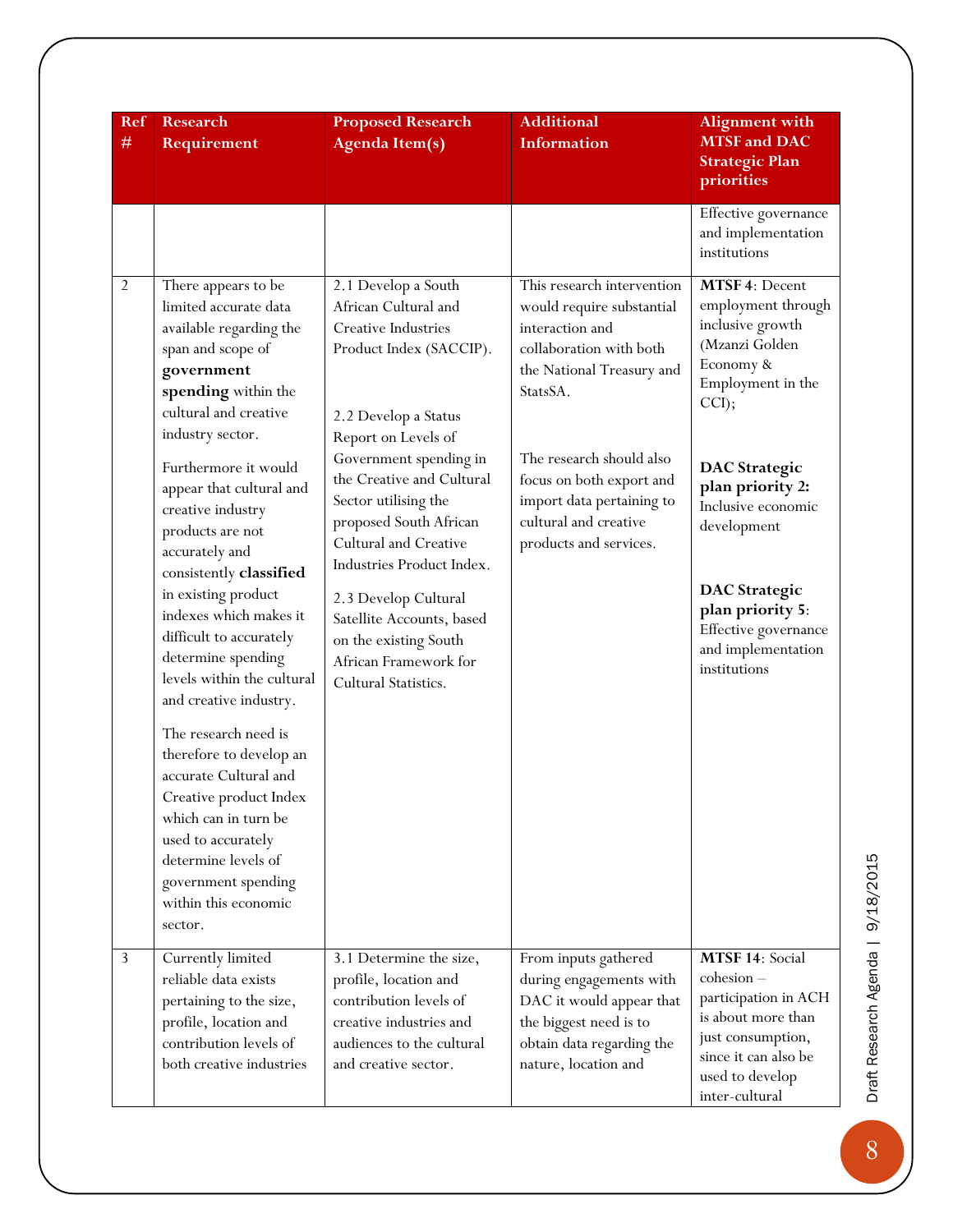| Ref<br>#       | <b>Research</b><br>Requirement                                                                                                                                                                                                 | <b>Proposed Research</b><br><b>Agenda Item(s)</b>                                                                                                                                                                                                                                                                                                                                                                                                                                                                                                                                             | <b>Additional</b><br>Information                                                                                                                                                                                                                                                                        | <b>Alignment with</b><br><b>MTSF</b> and DAC<br><b>Strategic Plan</b><br>priorities                                                                                                                                                                                                                                                                                                                                                                                                                         |
|----------------|--------------------------------------------------------------------------------------------------------------------------------------------------------------------------------------------------------------------------------|-----------------------------------------------------------------------------------------------------------------------------------------------------------------------------------------------------------------------------------------------------------------------------------------------------------------------------------------------------------------------------------------------------------------------------------------------------------------------------------------------------------------------------------------------------------------------------------------------|---------------------------------------------------------------------------------------------------------------------------------------------------------------------------------------------------------------------------------------------------------------------------------------------------------|-------------------------------------------------------------------------------------------------------------------------------------------------------------------------------------------------------------------------------------------------------------------------------------------------------------------------------------------------------------------------------------------------------------------------------------------------------------------------------------------------------------|
|                | and particularly<br>creative audiences.<br>As a result processes to<br>identify future<br>opportunities for<br>sustainable development<br>and growth within the<br>cultural and creative<br>sector are negatively<br>impacted. | 3.2 Determine the role of<br>cultural and creative<br>industries in countering<br>de-industrialisation within<br>the South African Spatial<br>Economy.<br>3.3 Determine the role of<br>cultural and creative<br>industries in the<br>regeneration of urban and<br>rural spaces and<br>economies.<br>3.4. Determine the impact<br>of creative and cultural<br>industries on South African<br>Cities and Rural spaces.<br>3.5 Determine the impact<br>of identity and place-<br>making in creating and<br>enabling environment for<br>the development of<br>cultural and creative<br>industries | profile of creative<br>audiences.<br>Addressing this research<br>agenda item would<br>require the development<br>or use of a number of<br>tracking tools and<br>platforms; of which some<br>could be found with the<br>social media space.<br>This might have to<br>include the development<br>of APPS. | understanding which<br>is important for<br>building social<br>cohesion.<br>MTSF 4: Decent<br>employment through<br>inclusive growth<br>(Mzanzi Golden<br>Economy &<br>Employment in the<br>$CCI$ ;<br><b>DAC</b> Strategic<br>Plan priority 1: An<br>enabling policy,<br>legislative and<br>regulatory<br>environment:<br>Coherent policies<br>that guide directional<br>planning towards the<br>transformation of the<br>ACH Sector,<br>resulting in<br>sustainable<br>livelihoods and social<br>cohesion; |
| $\overline{4}$ | There is a need to<br>objectively determine<br>and track the<br>economic<br>contribution of<br>cultural and creative<br>industries to the South<br>African Economy.<br>Determining the<br>contribution of the                  | 4.1 Determine the<br>Contribution of Creative<br>and Cultural Industries to<br>the South African<br>Economy.<br>4.2 Develop an economic<br>input-output model (or<br>GCE model) pertaining to<br>the Cultural and Creative<br>Industry.                                                                                                                                                                                                                                                                                                                                                       | A key success factor<br>would be strong<br>cooperation and linkages<br>with the National<br>Treasury and STATSA.<br>The use of GIS to plot<br>data would be an essential<br>value add.<br><b>Builds on CCI Mapping</b><br>Study already completed;                                                      | <b>DAC</b> Strategic<br>Plan 2:. Inclusive<br>economic<br>development: An<br>ACH Sector that is<br>dynamic and<br>efficient, and fosters<br>inclusive growth;                                                                                                                                                                                                                                                                                                                                               |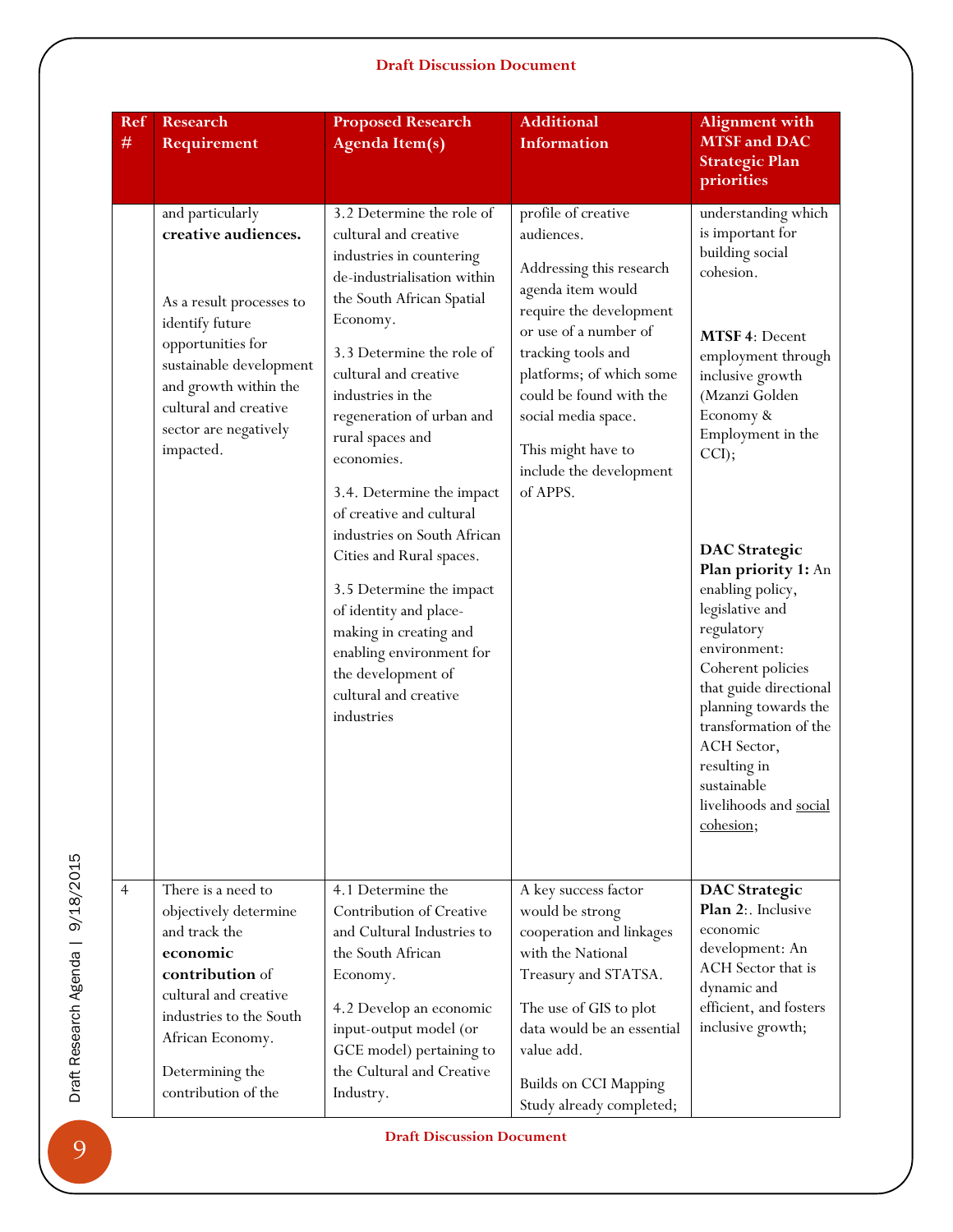| <b>Ref</b> | <b>Research</b>                                                                                                                                                                                                                                                                                                                                                                                                                                                                                                                                                                                                                                                                                                         | <b>Proposed Research</b>                                                                                                                                                                                                                                                                                                                                                                                 | <b>Additional</b>                                                    | <b>Alignment with</b>                                                                                                                                                                                                                                                                                                                                   |
|------------|-------------------------------------------------------------------------------------------------------------------------------------------------------------------------------------------------------------------------------------------------------------------------------------------------------------------------------------------------------------------------------------------------------------------------------------------------------------------------------------------------------------------------------------------------------------------------------------------------------------------------------------------------------------------------------------------------------------------------|----------------------------------------------------------------------------------------------------------------------------------------------------------------------------------------------------------------------------------------------------------------------------------------------------------------------------------------------------------------------------------------------------------|----------------------------------------------------------------------|---------------------------------------------------------------------------------------------------------------------------------------------------------------------------------------------------------------------------------------------------------------------------------------------------------------------------------------------------------|
| $\#$       | Requirement                                                                                                                                                                                                                                                                                                                                                                                                                                                                                                                                                                                                                                                                                                             | <b>Agenda Item(s)</b>                                                                                                                                                                                                                                                                                                                                                                                    | <b>Information</b>                                                   | <b>MTSF</b> and DAC<br><b>Strategic Plan</b><br>priorities                                                                                                                                                                                                                                                                                              |
|            | cultural and creative<br>economies must comply<br>with the UNESCO<br><b>Statistical Framework as</b><br>well as the approved<br>South African Statistical<br>Framework.<br>Additionally could be<br>expanded to include the<br>development of<br>economic input-output<br>models so that economic<br>multi-pliers can be<br>identified and their<br>contribution to the<br>South African Economy<br>determined.<br>There is also a clear<br>need to develop a value-<br>chain analysis of the<br>cultural and creative<br>industries to assist in<br>policy development,<br>which in turn needs to<br>inform the development<br>of a clustering model<br>that would increase the<br>competitiveness of the<br>industry. | 4.3 Develop a proposed<br>clustering model for the<br><b>Cultural and Creative</b><br>Industry.<br>4.4 Determine the<br>regional, continental and<br>global impact of the South<br>African Cultural and<br>Creative Industry.<br>4.5 Mapping studies of<br>South African Cultural and<br>Creative Industries<br>4.6 Monitoring and<br>Evaluation of Cultural and<br>Creative Industries<br>interventions | Data gathered could be<br>added to and used to<br>identify clusters. | MTSF 4: Decent<br>employment through<br>inclusive growth<br>(CCI growth;<br>Mzanzi Golden<br>Economy; labour<br>absorbing sectors)<br>MTSF 5: A skilled<br>and capable<br>workforce to<br>support an inclusive<br>growth path<br>MTSF 7: Vibrant,<br>equitable and<br>sustainable rural<br>communities<br>contributing towards<br>food security for all |
| 5          | Determine the role,<br>nature and impact of<br>innovation and<br>disruptive<br>technologies in<br>advancing the<br>development of the<br>South African Creative<br>and Cultural Industry.                                                                                                                                                                                                                                                                                                                                                                                                                                                                                                                               | 5.1 Determine the role and<br>Innovation in advancing the<br>development of the South<br>African Creative and<br>Cultural Industry.                                                                                                                                                                                                                                                                      |                                                                      | <b>MTSF 1: Quality</b><br>basic education<br>(ACH curriculum<br>development)<br><b>DAC</b> Strategic<br>Plan 2: Inclusive<br>economic<br>development: An<br>ACH Sector that is<br>dynamic and                                                                                                                                                           |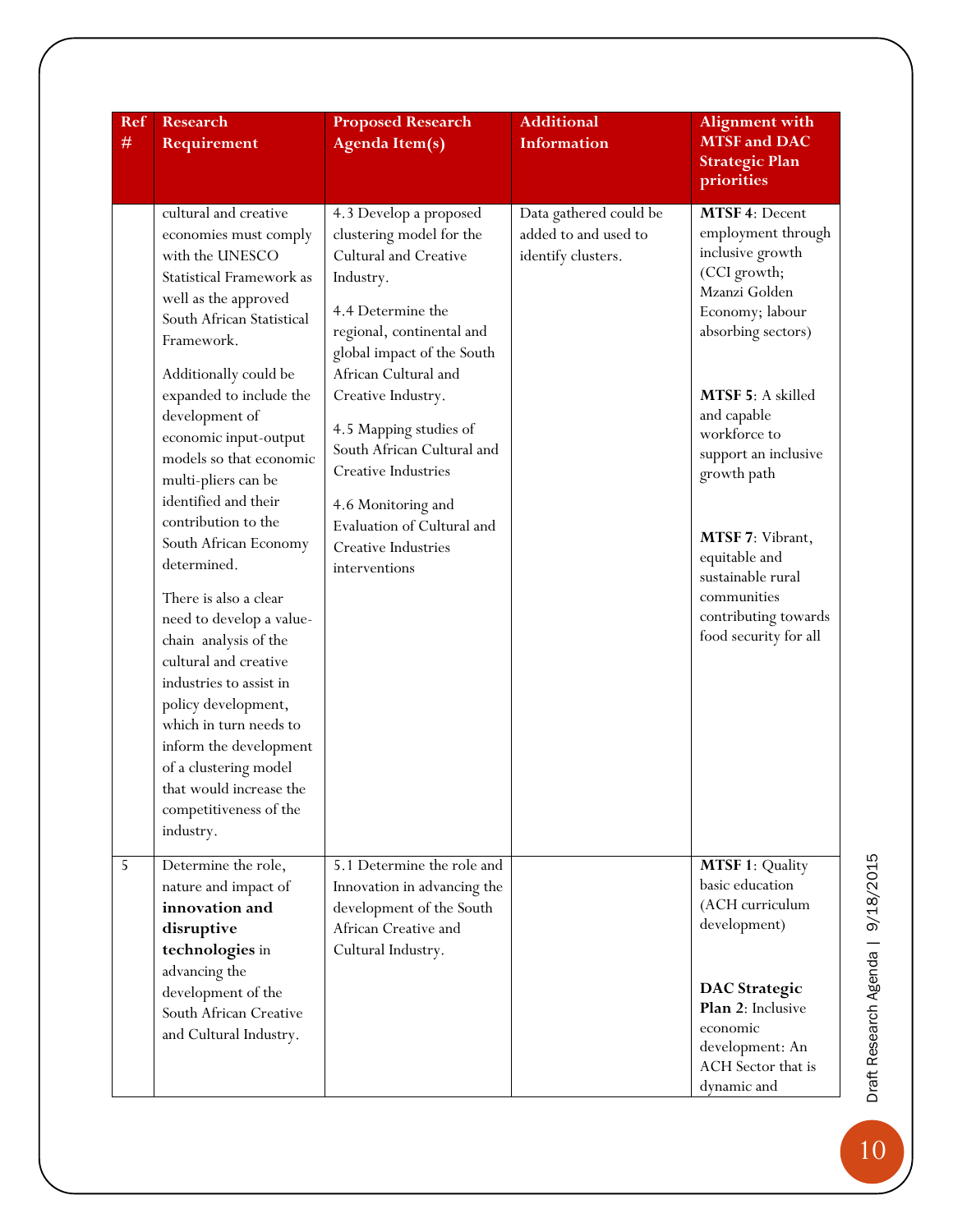| Ref<br>$\#$ | <b>Research</b><br>Requirement                                                                                                                                                                                                                                                                                                                                                                                                                                                                                                                  | <b>Proposed Research</b><br><b>Agenda Item(s)</b>                                                                                                                                                                                                                               | <b>Additional</b><br>Information                                                                                                                                                           | <b>Alignment with</b><br><b>MTSF</b> and DAC<br><b>Strategic Plan</b><br>priorities                                                                                                                                                                                                                                                                                                                                                                                                                                                                                                                                             |
|-------------|-------------------------------------------------------------------------------------------------------------------------------------------------------------------------------------------------------------------------------------------------------------------------------------------------------------------------------------------------------------------------------------------------------------------------------------------------------------------------------------------------------------------------------------------------|---------------------------------------------------------------------------------------------------------------------------------------------------------------------------------------------------------------------------------------------------------------------------------|--------------------------------------------------------------------------------------------------------------------------------------------------------------------------------------------|---------------------------------------------------------------------------------------------------------------------------------------------------------------------------------------------------------------------------------------------------------------------------------------------------------------------------------------------------------------------------------------------------------------------------------------------------------------------------------------------------------------------------------------------------------------------------------------------------------------------------------|
|             |                                                                                                                                                                                                                                                                                                                                                                                                                                                                                                                                                 |                                                                                                                                                                                                                                                                                 |                                                                                                                                                                                            | efficient, and fosters<br>inclusive growth;                                                                                                                                                                                                                                                                                                                                                                                                                                                                                                                                                                                     |
| 6           | Very limited data is<br>available regarding the<br>value of Intellectual<br>Property of the<br>Cultural and Creative<br>Industry for both policy<br>and implementation<br>purposes.<br>The need is therefore to<br>determine the value of<br><b>Intellectual Property</b><br>within the Cultural and<br>Creative Economy and<br>to present a framework<br>for ensuring the<br>effective and efficient<br>management and<br>protection of Intellectual<br>Property in line with the<br>policy imperatives of the<br>South African<br>government. | 6.1 Determine the value of<br>Intellectual Property in the<br>South African Economy.<br>6.2 Develop a strategic and<br>Policy Framework for<br>protecting and expanding<br>the value of Intellectual<br>Property within the South<br>African Cultural and<br>Creative Industry. | These interventions must<br>also focus on bi- and<br>multi-lateral agreements<br>that exist pertaining to<br><b>Intellectual Property</b><br>within the Cultural and<br>Creative Industry. | <b>MTSF 1: Quality</b><br>basic education<br>(ACH curriculum<br>development)<br>MTSF 11: Create a<br>better SA and<br>contribute to a<br>better Africa and<br>world (Cultural<br>diplomacy; cultural<br>agreements,<br>international<br>cooperation;<br>multilateral<br>engagements with<br>BRICS)<br><b>DAC</b> Strategic<br>Plan 2: Inclusive<br>economic<br>development: An<br>ACH Sector that is<br>dynamic and<br>efficient, and fosters<br>inclusive growth;<br><b>DAC</b> Strategic<br>Plan 4: Radical<br>economic<br>transformation: The<br>alignment of policies<br>and programmes<br>with transformative<br>outcomes; |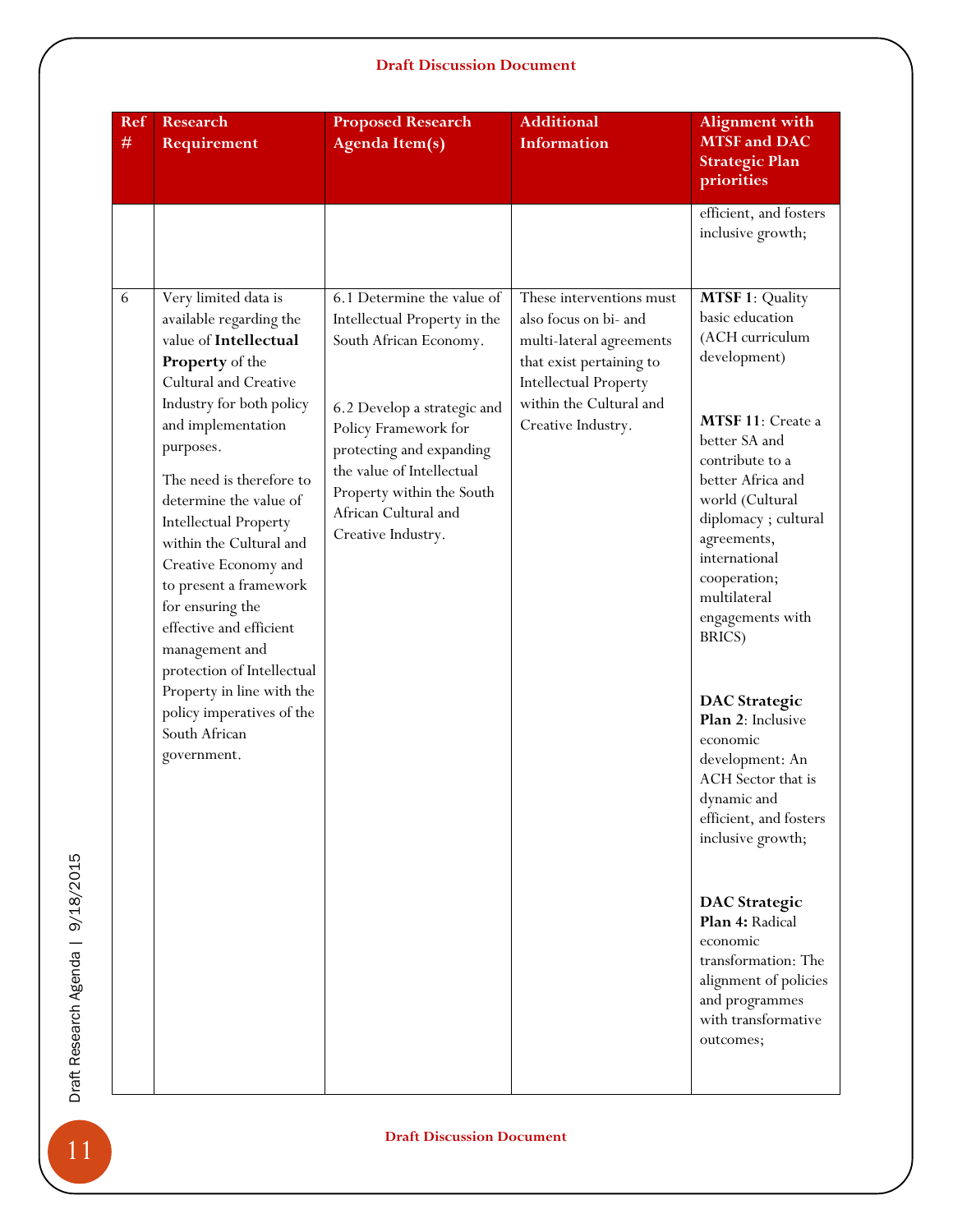| Ref            | <b>Research</b>                                                                                                                                                          | <b>Proposed Research</b>                                                                                                                                                                                   | <b>Additional</b>                                                                                                                                         | <b>Alignment with</b>                                                                                                                                                                                                                                           |
|----------------|--------------------------------------------------------------------------------------------------------------------------------------------------------------------------|------------------------------------------------------------------------------------------------------------------------------------------------------------------------------------------------------------|-----------------------------------------------------------------------------------------------------------------------------------------------------------|-----------------------------------------------------------------------------------------------------------------------------------------------------------------------------------------------------------------------------------------------------------------|
| #              | Requirement                                                                                                                                                              | <b>Agenda Item(s)</b>                                                                                                                                                                                      | <b>Information</b>                                                                                                                                        | <b>MTSF</b> and DAC<br><b>Strategic Plan</b><br>priorities                                                                                                                                                                                                      |
|                |                                                                                                                                                                          |                                                                                                                                                                                                            |                                                                                                                                                           | <b>DAC</b> Strategic<br>Plan 5: Effective<br>governance and<br>implementation<br>institutions: The<br>alignment of<br>structures,<br>authorities and<br>systems with goals<br>and objectives<br>towards the<br>implementation of<br>the department's<br>mandate |
| $\overline{7}$ | Data is required to<br>determine the current<br>and potential impact of<br>cultural and creative<br>education on learners<br>and economic growth<br>and competitiveness. | 7.1 Determine the impact<br>of cultural and creative<br>education on learners and<br>determine its potential<br>contribution towards<br>increasing the<br>competitiveness of the<br>South African economy. | A case study to consider<br>in this regard pertains to<br>the impact of design<br>education of the increased<br>competitiveness of the<br>Indian economy. | <b>MTSF 1: Quality</b><br>basic education<br>(ACH curriculum<br>development)<br>MTSF 5: A skilled<br>and capable<br>workforce to<br>support an inclusive<br>growth path                                                                                         |
|                |                                                                                                                                                                          |                                                                                                                                                                                                            |                                                                                                                                                           | <b>DAC</b> Strategic<br>Plan 3: Nation<br>building and social<br>cohesion<br>programmes: The<br>implementation of<br>programmes that<br>promote nation<br>building and social<br>cohesion;                                                                      |
| $\,8\,$        | Currently social<br>cohesion as an<br>outcome of the Medium<br>Terms Strategic<br>Framework (MTSF) is                                                                    | 8.1 Develop a Social<br>Cohesion Statistical Index                                                                                                                                                         | Close collaboration with<br>all 13 National<br>Departments is required<br>to ensure optimal<br>integration.                                               | <b>MTSF</b> 14:<br>Social<br>Cohesion                                                                                                                                                                                                                           |

Draft Research Agenda | 9/18/2015 Draft Research Agenda | 9/18/2015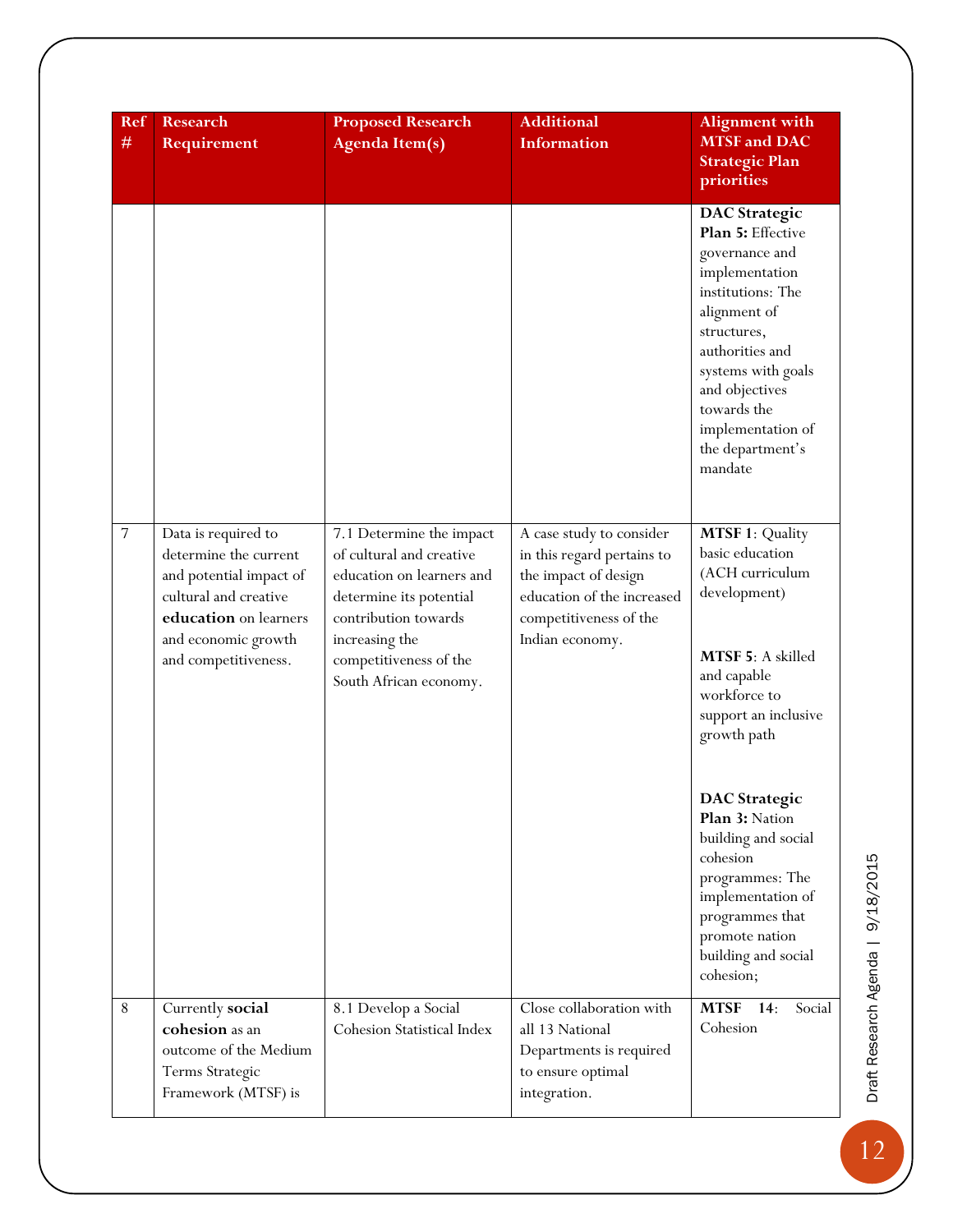| Ref<br># | <b>Research</b><br>Requirement                                                                                                                                                                                                                                                                                | <b>Proposed Research</b><br><b>Agenda Item(s)</b>                                                                                                                                                                 | <b>Additional</b><br><b>Information</b>                                                                                                                                                                                                                                                             | <b>Alignment with</b><br><b>MTSF</b> and DAC<br><b>Strategic Plan</b><br>priorities                                                                                                                                                                                                                                                                                                                                                                                                                                                                               |
|----------|---------------------------------------------------------------------------------------------------------------------------------------------------------------------------------------------------------------------------------------------------------------------------------------------------------------|-------------------------------------------------------------------------------------------------------------------------------------------------------------------------------------------------------------------|-----------------------------------------------------------------------------------------------------------------------------------------------------------------------------------------------------------------------------------------------------------------------------------------------------|-------------------------------------------------------------------------------------------------------------------------------------------------------------------------------------------------------------------------------------------------------------------------------------------------------------------------------------------------------------------------------------------------------------------------------------------------------------------------------------------------------------------------------------------------------------------|
|          | being measured by 88<br>indicators across 13<br>National Departments.<br>This makes the<br>integration of data and<br>communication to<br>decision-makers very<br>difficult which in turn<br>reduces the ability to<br>make informed<br>strategic, policy,<br>legislative and<br>implementation<br>decisions. | 8.2 Determine the degree<br>of cultural diversity in<br>South Africa, as set out in<br>the UNESCO guidelines<br>(Technical Paper 6, 2011)<br>for the measurement of the<br>"diversity of cultural<br>expressions" | Mechanisms must also be<br>developed to include data<br>captured at a Provincial<br>and Local Government<br>level.<br>The proposed Social<br>Cohesion Statistical Index<br>should also be able to<br>integrate with GIS<br>platform so that data can<br>be presented from a<br>spatial perspective. | MTSF 11: Create a<br>better SA and<br>contribute to a<br>better Africa and<br>world<br><b>DAC</b> Strategic<br>Plan 1: An enabling<br>policy, legislative<br>and regulatory<br>environment:<br>Coherent policies<br>that guide directional<br>planning towards the<br>transformation of the<br>ACH Sector,<br>resulting in<br>sustainable<br>livelihoods and social<br>cohesion;<br><b>DAC</b> Strategic<br>Plan 3: Nation<br>building and social<br>cohesion<br>programmes: The<br>implementation of<br>programmes that<br>promote nation<br>building and social |
| 9        | South Africa is a<br>signature to an<br>international agreement<br>which requires it to<br>develop a response that<br>would increase the<br>collaboration of<br>libraries on the African<br>continent.                                                                                                        | 9.1 Develop a proposed<br>AU Library Integration<br>Protocol<br>9.2 Develop an AU Library<br>status Report and<br>supporting Policy and<br>Implementation<br>Framework pertaining to<br>achieving continental     | Close collaboration with<br>the International<br>Federation of Library<br>Associations and the<br>African Union will be<br>required as well as<br>relevant AU member<br>states.                                                                                                                     | cohesion;<br>MTSF 11: Create a<br>better SA and<br>contribute to a<br>better Africa and<br>world (Cultural<br>diplomacy; cultural<br>agreements,<br>international<br>cooperation;<br>multilateral                                                                                                                                                                                                                                                                                                                                                                 |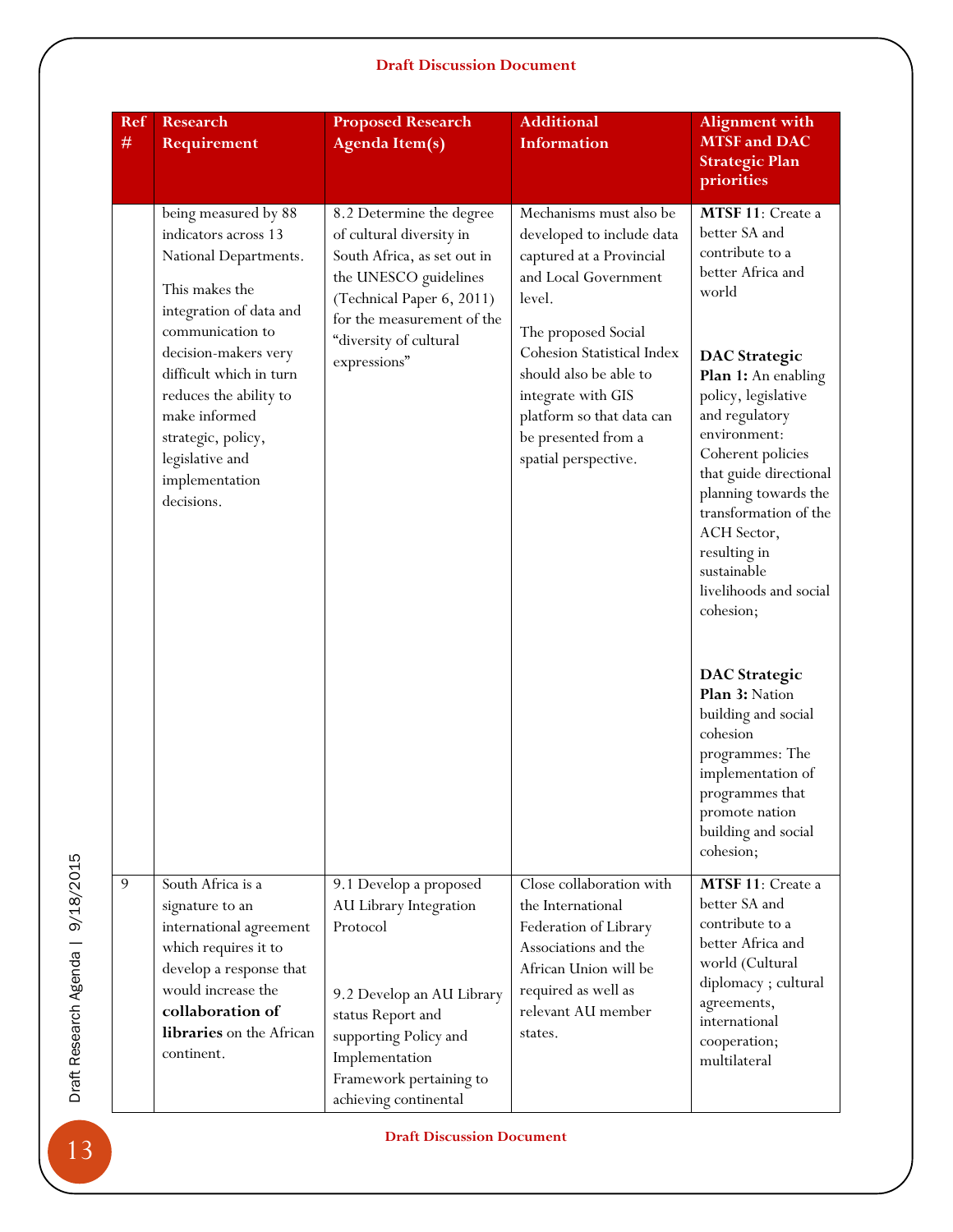| Ref<br>$\#$ | <b>Research</b><br>Requirement                                                                                                                                                                                                                                                                                                                                                                                                                                                                   | <b>Proposed Research</b><br><b>Agenda Item(s)</b>                                                    | <b>Additional</b><br><b>Information</b> | <b>Alignment</b> with<br><b>MTSF</b> and DAC<br><b>Strategic Plan</b><br>priorities                                                                                                                                                                                                                                      |
|-------------|--------------------------------------------------------------------------------------------------------------------------------------------------------------------------------------------------------------------------------------------------------------------------------------------------------------------------------------------------------------------------------------------------------------------------------------------------------------------------------------------------|------------------------------------------------------------------------------------------------------|-----------------------------------------|--------------------------------------------------------------------------------------------------------------------------------------------------------------------------------------------------------------------------------------------------------------------------------------------------------------------------|
|             | This would require the<br>development of and<br>African Union (AU)<br>Library integration<br>Protocol and proposed<br>implementation<br>framework, which<br>should be based on a<br>detailed assessment of<br>the state of relevant<br>libraries in Africa; the<br>degree of legislative,<br>policy and systems<br>compatibility across the<br>continent.<br>In addition a strategic,<br>policy and operational<br>framework would be<br>required to<br>operationalise the<br>proposed protocol. | library integration and<br>cooperation.                                                              |                                         | engagements with<br>BRICS)<br><b>DAC</b> Strategic<br>Plan 5: Effective<br>governance and<br>implementation<br>institutions: The<br>alignment of<br>structures,<br>authorities and<br>systems with goals<br>and objectives<br>towards the<br>implementation of<br>the department's<br>mandate                            |
| 10          | Currently a number of<br>highly significant<br>cultural and historical<br>artefacts pertaining<br>to South African<br>history are located<br>abroad under the<br>custodianship of a<br>number of heritage and<br>historical institutions.<br>The requirement is to<br>catalogue all these<br>artefacts and engage<br>through bi- and multi-<br>lateral agreements and<br>institutions to return                                                                                                  | 10.1 Develop a catalogue<br>of significant artefacts<br>which should be returned<br>to South Africa. |                                         | MTSF 11: Create a<br>better SA and<br>contribute to a<br>better Africa and<br>world (Cultural<br>diplomacy; cultural<br>agreements,<br>international<br>cooperation;<br>multilateral<br>engagements with<br>BRICS)<br><b>DAC</b> Strategic<br>Plan 5: Effective<br>governance and<br>implementation<br>institutions: The |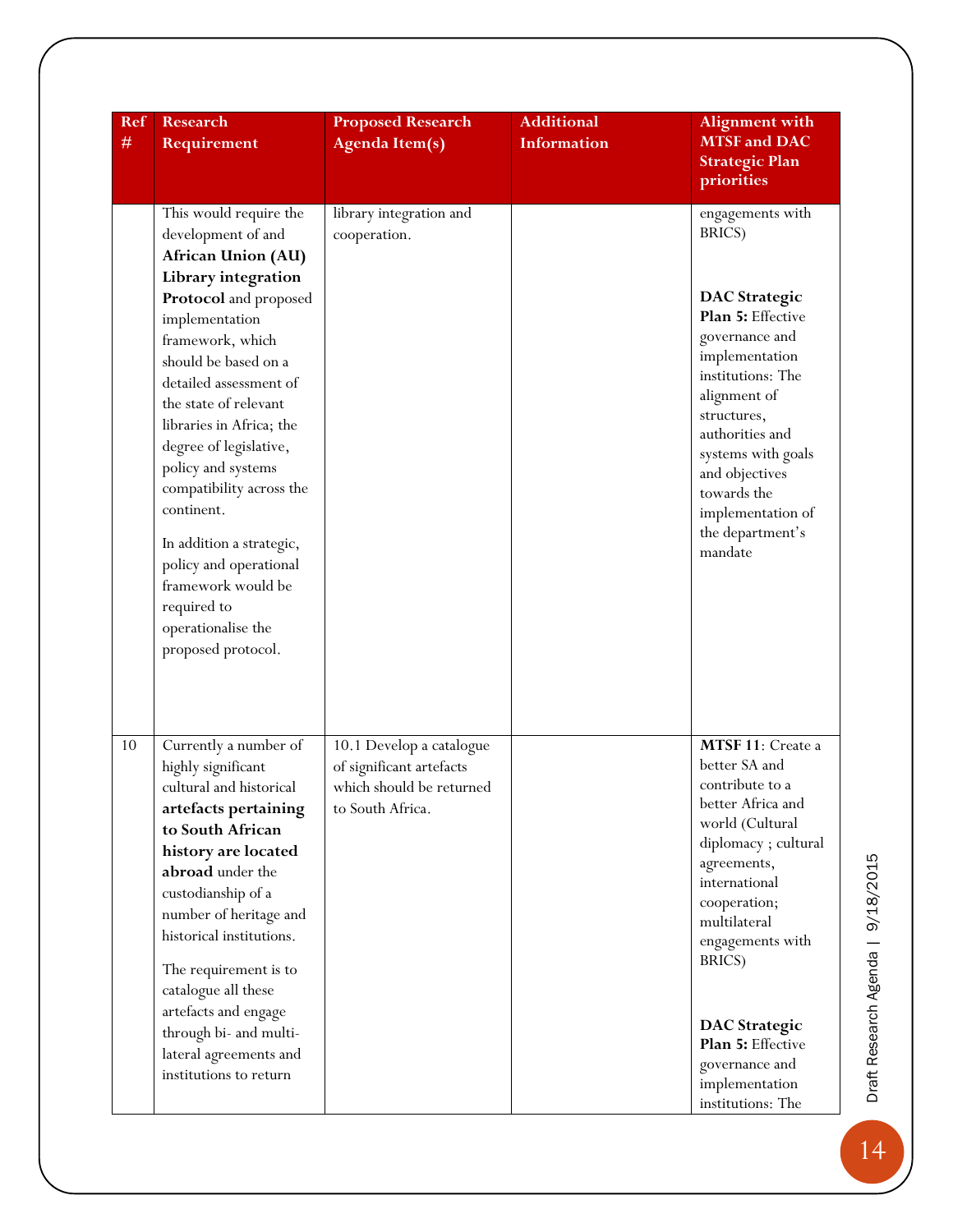| Ref<br># | <b>Research</b><br>Requirement                                                                                                                                                                                                                                                    | <b>Proposed Research</b><br><b>Agenda Item(s)</b>                                                                                                       | <b>Additional</b><br><b>Information</b>                                                                                                               | <b>Alignment</b> with<br><b>MTSF</b> and DAC<br><b>Strategic Plan</b><br>priorities                                                                                                                                                                             |
|----------|-----------------------------------------------------------------------------------------------------------------------------------------------------------------------------------------------------------------------------------------------------------------------------------|---------------------------------------------------------------------------------------------------------------------------------------------------------|-------------------------------------------------------------------------------------------------------------------------------------------------------|-----------------------------------------------------------------------------------------------------------------------------------------------------------------------------------------------------------------------------------------------------------------|
|          | these artefacts to South<br>Africa.                                                                                                                                                                                                                                               |                                                                                                                                                         |                                                                                                                                                       | alignment of<br>structures,<br>authorities and<br>systems with goals<br>and objectives<br>towards the<br>implementation of<br>the department's<br>mandate                                                                                                       |
| 11       | In order to track and<br>ensure the<br>implementation<br>international<br>agreements (both bi-<br>and multi-lateral) and<br>protocols in an effective<br>and efficient manner, a<br>consolidated repository<br>of all relevant strategic,<br>policy and protocols is<br>required. | 11.1 Develop and maintain<br>a digitised and hard copy<br>repository of all relevant<br>international agreements,<br>protocols and policy<br>documents. |                                                                                                                                                       | MTSF 11: Create a<br>better SA and<br>contribute to a<br>better Africa and<br>world (Cultural<br>diplomacy; cultural<br>agreements,<br>international<br>cooperation;<br>multilateral<br>engagements with<br>BRICS)                                              |
|          |                                                                                                                                                                                                                                                                                   |                                                                                                                                                         |                                                                                                                                                       | <b>DAC</b> Strategic<br>Plan 5: Effective<br>governance and<br>implementation<br>institutions: The<br>alignment of<br>structures,<br>authorities and<br>systems with goals<br>and objectives<br>towards the<br>implementation of<br>the department's<br>mandate |
| 12       | Data and knowledge<br>associated with Living<br><b>Human Treasures</b><br>(LHT) is under threat of<br>not being secured for<br>future generations.                                                                                                                                | 12.2 Develop and populate<br>a Consolidated National<br>Living Human Treasure<br>Database.<br>12.3 Develop methods and<br>platforms that would allow    | In addition to the<br>development and<br>population of the database<br>mechanisms should be put<br>in place to ensure that<br>inputs are captured and | MTSF 11: Create a<br>better SA and<br>contribute to a<br>better Africa and<br>world (Cultural<br>diplomacy; cultural<br>agreements,<br>international                                                                                                            |

Draft Research Agenda | 9/18/2015 Draft Research Agenda | 9/18/2015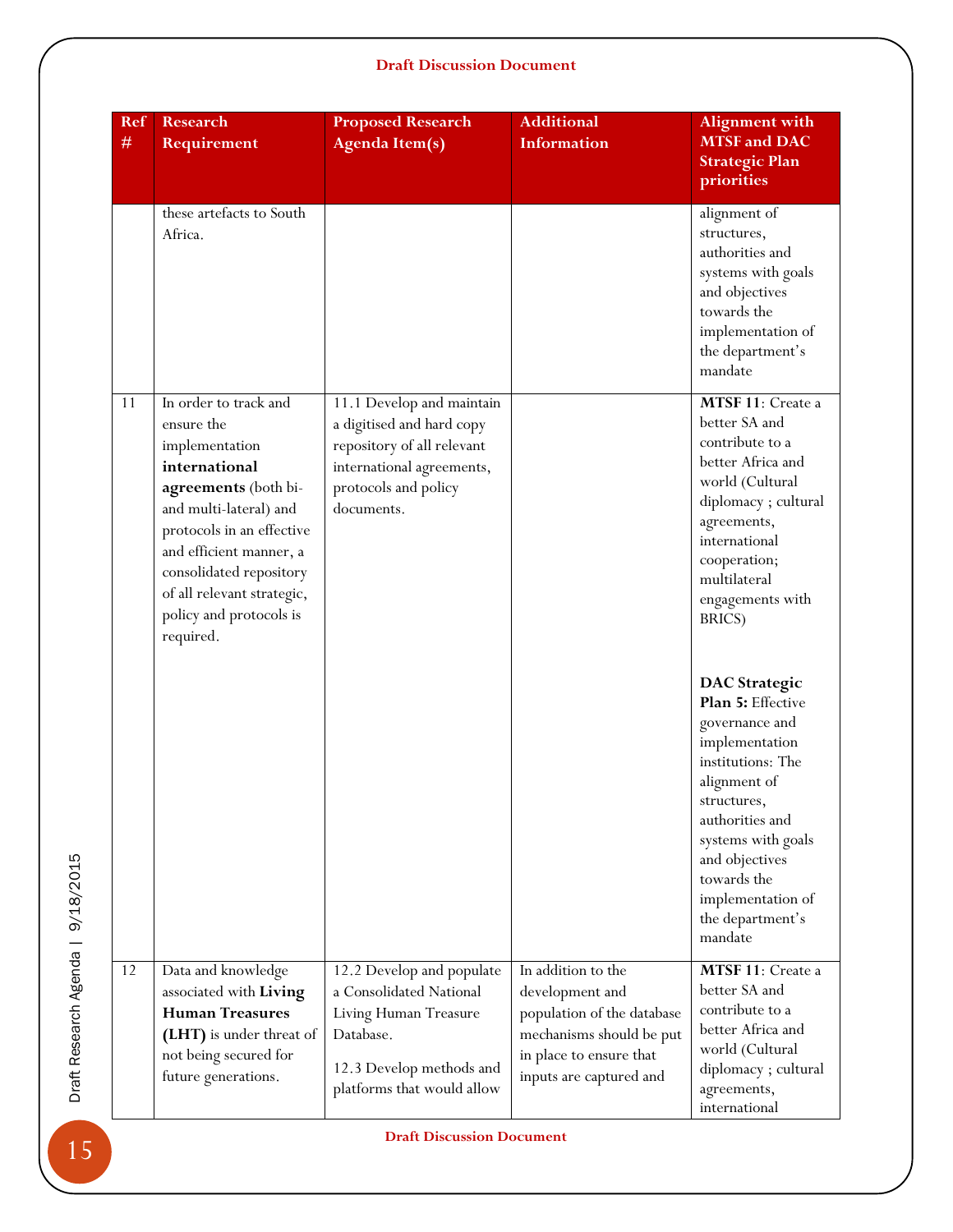| Ref<br>$\#$ | <b>Research</b><br>Requirement                                                                                                                                                                                                                                                           | <b>Proposed Research</b><br><b>Agenda Item(s)</b>                                                                                                                       | <b>Additional</b><br><b>Information</b>  | <b>Alignment with</b><br><b>MTSF</b> and DAC<br><b>Strategic Plan</b><br>priorities                                                                                                                                                                                                                                                                                                                                        |
|-------------|------------------------------------------------------------------------------------------------------------------------------------------------------------------------------------------------------------------------------------------------------------------------------------------|-------------------------------------------------------------------------------------------------------------------------------------------------------------------------|------------------------------------------|----------------------------------------------------------------------------------------------------------------------------------------------------------------------------------------------------------------------------------------------------------------------------------------------------------------------------------------------------------------------------------------------------------------------------|
|             | The requirement is<br>therefore to identify and<br>such data and knowledge<br>sources in order to<br>define and operationalise<br>relevant domains,<br>representative lists and<br>identify LHT under<br>threat of disappearing.                                                         | communities, civil society<br>and all spheres of<br>government to identify<br>potential LHT that could<br>be considered for inclusion<br>onto the database.             | stored for use by future<br>generations. | cooperation;<br>multilateral<br>engagements with<br>BRICS)<br><b>DAC</b> Strategic<br>Plan 5: Effective<br>governance and<br>implementation<br>institutions: The<br>alignment of<br>structures,<br>authorities and<br>systems with goals<br>and objectives<br>towards the<br>implementation of<br>the department's<br>mandate                                                                                              |
| 13          | In order to develop<br>focussed high-impact<br>international<br>engagements with multi-<br>and bi-lateral partners a<br>detailed analysis of<br>relevant trends and<br>potential growth and<br>collaboration points<br>within the cultural and<br>creative industry has be<br>developed. | 13.1 Develop Cultural and<br>Creative Industry<br><b>Country Briefings to</b><br>inform Cultural<br>Diplomacy efforts aimed<br>at accelerating economic<br>development. |                                          | MTSF 11: Create a<br>better SA and<br>contribute to a<br>better Africa and<br>world (Cultural<br>diplomacy; cultural<br>agreements,<br>international<br>cooperation;<br>multilateral<br>engagements with<br>BRICS)<br><b>DAC</b> Strategic<br>Plan 1: An enabling<br>policy, legislative<br>and regulatory<br>environment:<br>Coherent policies<br>that guide directional<br>planning towards the<br>transformation of the |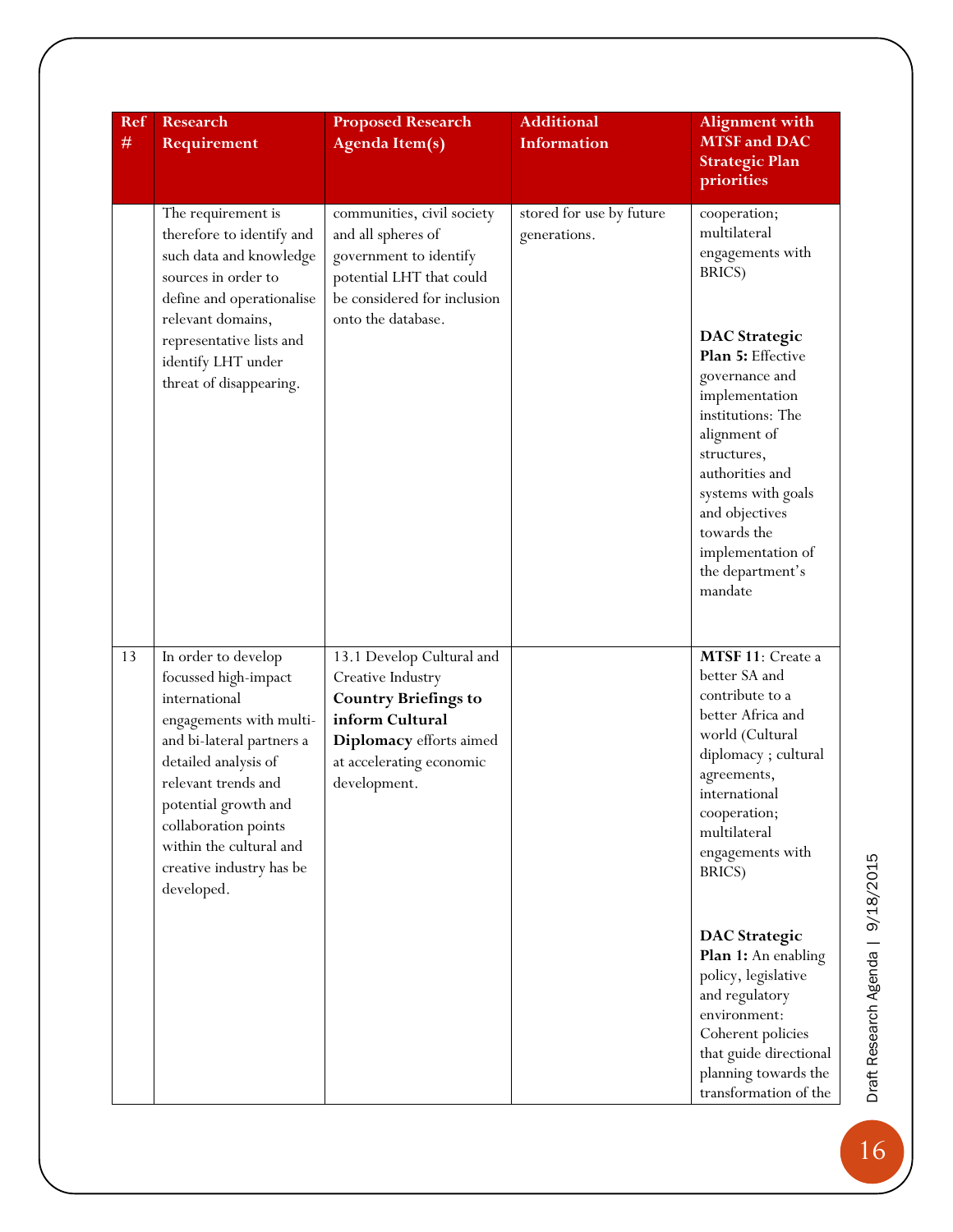| ACH Sector,<br>resulting in<br>sustainable<br>cohesion;<br>The works of and<br>research methods<br>employed by Higgs and<br>Cummings (Creative<br>Economy &<br>Trident) should also be<br>considered particularly<br>CCI);<br>regarding the location of<br>creatives and related<br>industries within the<br>spatial economy of South<br>Africa.<br>The creative trident<br>classifies creative<br>legislative and<br>workers into three<br>regulatory | livelihoods and social<br>MTSF 4: Decent<br>employment through<br>inclusive growth<br>(Mzanzi Golden<br>Employment in the<br><b>DAC</b> Strategic<br>Plan priority 1: An<br>enabling policy, |
|--------------------------------------------------------------------------------------------------------------------------------------------------------------------------------------------------------------------------------------------------------------------------------------------------------------------------------------------------------------------------------------------------------------------------------------------------------|----------------------------------------------------------------------------------------------------------------------------------------------------------------------------------------------|
|                                                                                                                                                                                                                                                                                                                                                                                                                                                        |                                                                                                                                                                                              |
| environment:<br>categories: specialist<br>workers: those employed<br>in core creative<br>occupations within<br>creative industries;<br>ACH Sector,<br>resulting in<br>support workers: those<br>sustainable<br>employed in other<br>occupations within the<br>cohesion;<br>creative industries; and<br>embedded workers: those<br>employed in core<br>creative occupations<br>within other industries<br>(Throsby, 2008)].                             | Coherent policies<br>that guide directional<br>planning towards the<br>transformation of the<br>livelihoods and social                                                                       |
|                                                                                                                                                                                                                                                                                                                                                                                                                                                        | <b>Draft Discussion Document</b>                                                                                                                                                             |